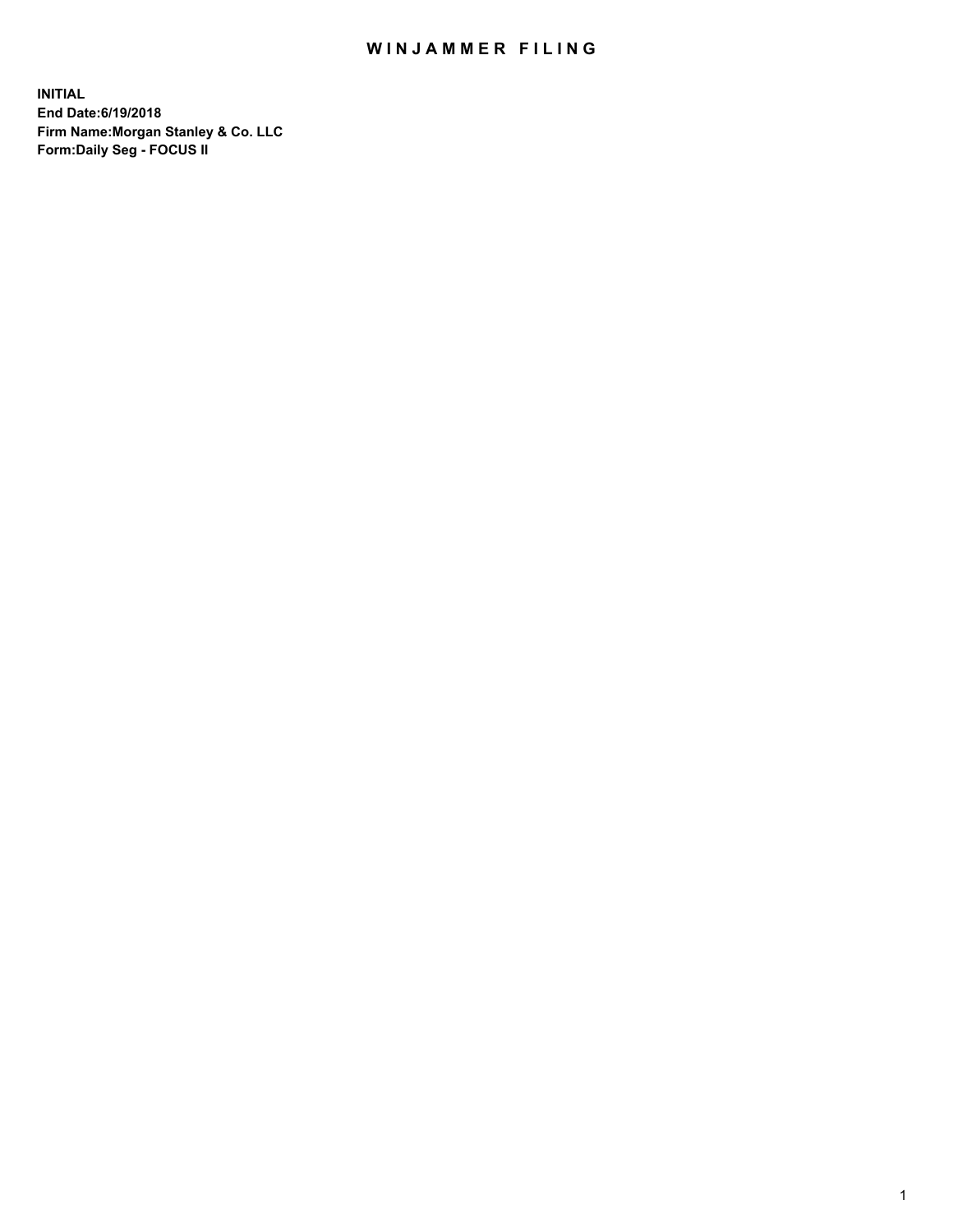## **Daily Segregation - Cover Page**

| Name of Company                                                                                                                                                                                                                                                                                                                  | Morgan Stanley & Co. LLC                                                  |
|----------------------------------------------------------------------------------------------------------------------------------------------------------------------------------------------------------------------------------------------------------------------------------------------------------------------------------|---------------------------------------------------------------------------|
| <b>Contact Name</b>                                                                                                                                                                                                                                                                                                              | <b>Ikram Shah</b>                                                         |
| <b>Contact Phone Number</b>                                                                                                                                                                                                                                                                                                      | 212-276-0963                                                              |
| <b>Contact Email Address</b>                                                                                                                                                                                                                                                                                                     | Ikram.shah@morganstanley.com                                              |
| FCM's Customer Segregated Funds Residual Interest Target (choose one):<br>a. Minimum dollar amount: ; or<br>b. Minimum percentage of customer segregated funds required:% ; or<br>c. Dollar amount range between: and; or<br>d. Percentage range of customer segregated funds required between:% and%.                           | 280,000,000<br>$\overline{\mathbf{0}}$<br>0 <sub>0</sub><br>00            |
| FCM's Customer Secured Amount Funds Residual Interest Target (choose one):<br>a. Minimum dollar amount: ; or<br>b. Minimum percentage of customer secured funds required:%; or<br>c. Dollar amount range between: and; or<br>d. Percentage range of customer secured funds required between: % and %.                            | 140,000,000<br>$\overline{\mathbf{0}}$<br><u>00</u><br>0 <sub>0</sub>     |
| FCM's Cleared Swaps Customer Collateral Residual Interest Target (choose one):<br>a. Minimum dollar amount: ; or<br>b. Minimum percentage of cleared swaps customer collateral required:% ; or<br>c. Dollar amount range between: and; or<br>d. Percentage range of cleared swaps customer collateral required between: % and %. | 92,000,000<br><u>0</u><br>$\underline{0} \underline{0}$<br>0 <sub>0</sub> |

Attach supporting documents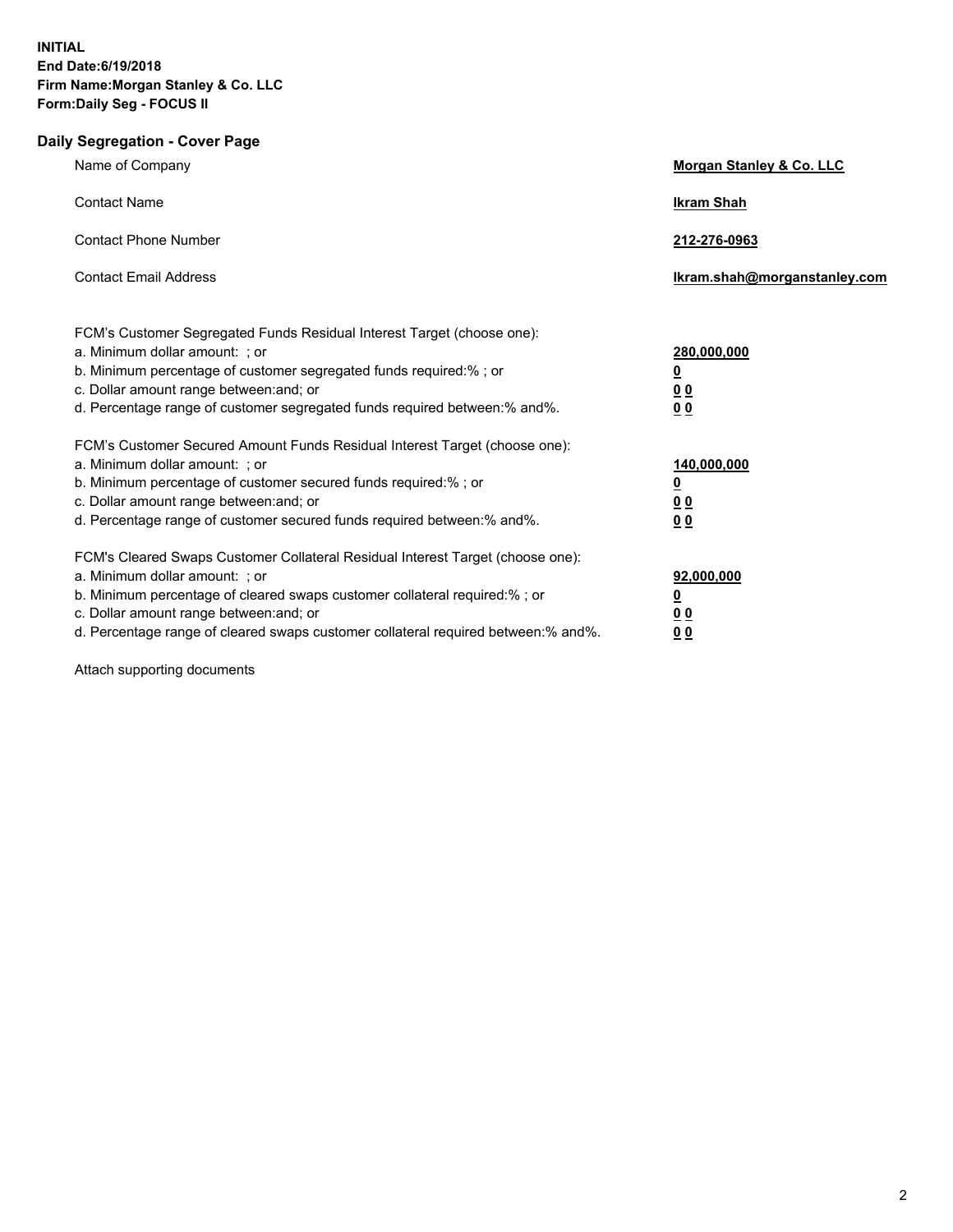## **Daily Segregation - Secured Amounts**

|     | Foreign Futures and Foreign Options Secured Amounts                                               |                                    |
|-----|---------------------------------------------------------------------------------------------------|------------------------------------|
|     | Amount required to be set aside pursuant to law, rule or regulation of a foreign                  | $0$ [7305]                         |
|     | government or a rule of a self-regulatory organization authorized thereunder                      |                                    |
| 1.  | Net ledger balance - Foreign Futures and Foreign Option Trading - All Customers                   |                                    |
|     | A. Cash                                                                                           |                                    |
|     |                                                                                                   | 3,151,081,336 [7315]               |
|     | B. Securities (at market)                                                                         | 2,020,067,556 [7317]               |
| 2.  | Net unrealized profit (loss) in open futures contracts traded on a foreign board of trade         | -299,754,044 [7325]                |
| 3.  | Exchange traded options                                                                           |                                    |
|     | a. Market value of open option contracts purchased on a foreign board of trade                    | 30,141,500 [7335]                  |
|     | b. Market value of open contracts granted (sold) on a foreign board of trade                      | -22,188,071 [7337]                 |
| 4.  | Net equity (deficit) (add lines 1. 2. and 3.)                                                     | 4,879,348,277 [7345]               |
| 5.  | Account liquidating to a deficit and account with a debit balances - gross amount                 | 225,544,645 [7351]                 |
|     | Less: amount offset by customer owned securities                                                  | -224,886,885 [7352] 657,760 [7354] |
| 6.  | Amount required to be set aside as the secured amount - Net Liquidating Equity                    | 4,880,006,037 [7355]               |
|     | Method (add lines 4 and 5)                                                                        |                                    |
| 7.  | Greater of amount required to be set aside pursuant to foreign jurisdiction (above) or line<br>6. | 4,880,006,037 [7360]               |
|     | FUNDS DEPOSITED IN SEPARATE REGULATION 30.7 ACCOUNTS                                              |                                    |
| 1.  | Cash in banks                                                                                     |                                    |
|     | A. Banks located in the United States                                                             | 546,283,221 [7500]                 |
|     | B. Other banks qualified under Regulation 30.7                                                    | 779,800,481 [7520] 1,326,083,702   |
|     |                                                                                                   | [7530]                             |
| 2.  | Securities                                                                                        |                                    |
|     | A. In safekeeping with banks located in the United States                                         | 50,120,336 [7540]                  |
|     | B. In safekeeping with other banks qualified under Regulation 30.7                                |                                    |
| 3.  |                                                                                                   | 0 [7560] 50,120,336 [7570]         |
|     | Equities with registered futures commission merchants                                             |                                    |
|     | A. Cash                                                                                           | 6,012,592 [7580]                   |
|     | <b>B.</b> Securities                                                                              | $0$ [7590]                         |
|     | C. Unrealized gain (loss) on open futures contracts                                               | -78,619 [7600]                     |
|     | D. Value of long option contracts                                                                 | $0$ [7610]                         |
|     | E. Value of short option contracts                                                                | 0 [7615] 5,933,973 [7620]          |
| 4.  | Amounts held by clearing organizations of foreign boards of trade                                 |                                    |
|     | A. Cash                                                                                           | $0$ [7640]                         |
|     | <b>B.</b> Securities                                                                              | $0$ [7650]                         |
|     | C. Amount due to (from) clearing organization - daily variation                                   | $0$ [7660]                         |
|     | D. Value of long option contracts                                                                 | $0$ [7670]                         |
|     | E. Value of short option contracts                                                                | 0 [7675] 0 [7680]                  |
| 5.  | Amounts held by members of foreign boards of trade                                                |                                    |
|     | A. Cash                                                                                           | 2,014,916,447 [7700]               |
|     | <b>B.</b> Securities                                                                              | 1,969,947,220 [7710]               |
|     | C. Unrealized gain (loss) on open futures contracts                                               | -299,675,425 [7720]                |
|     | D. Value of long option contracts                                                                 | 30,141,500 [7730]                  |
|     | E. Value of short option contracts                                                                | -22,188,071 [7735] 3,693,141,671   |
|     |                                                                                                   | $[7740]$                           |
| 6.  | Amounts with other depositories designated by a foreign board of trade                            | $0$ [7760]                         |
| 7.  | Segregated funds on hand                                                                          | $0$ [7765]                         |
| 8.  | Total funds in separate section 30.7 accounts                                                     | 5,075,279,682 [7770]               |
| 9.  | Excess (deficiency) Set Aside for Secured Amount (subtract line 7 Secured Statement               | 195,273,645 [7380]                 |
|     | Page 1 from Line 8)                                                                               |                                    |
| 10. | Management Target Amount for Excess funds in separate section 30.7 accounts                       | 140,000,000 [7780]                 |
| 11. | Excess (deficiency) funds in separate 30.7 accounts over (under) Management Target                | 55,273,645 [7785]                  |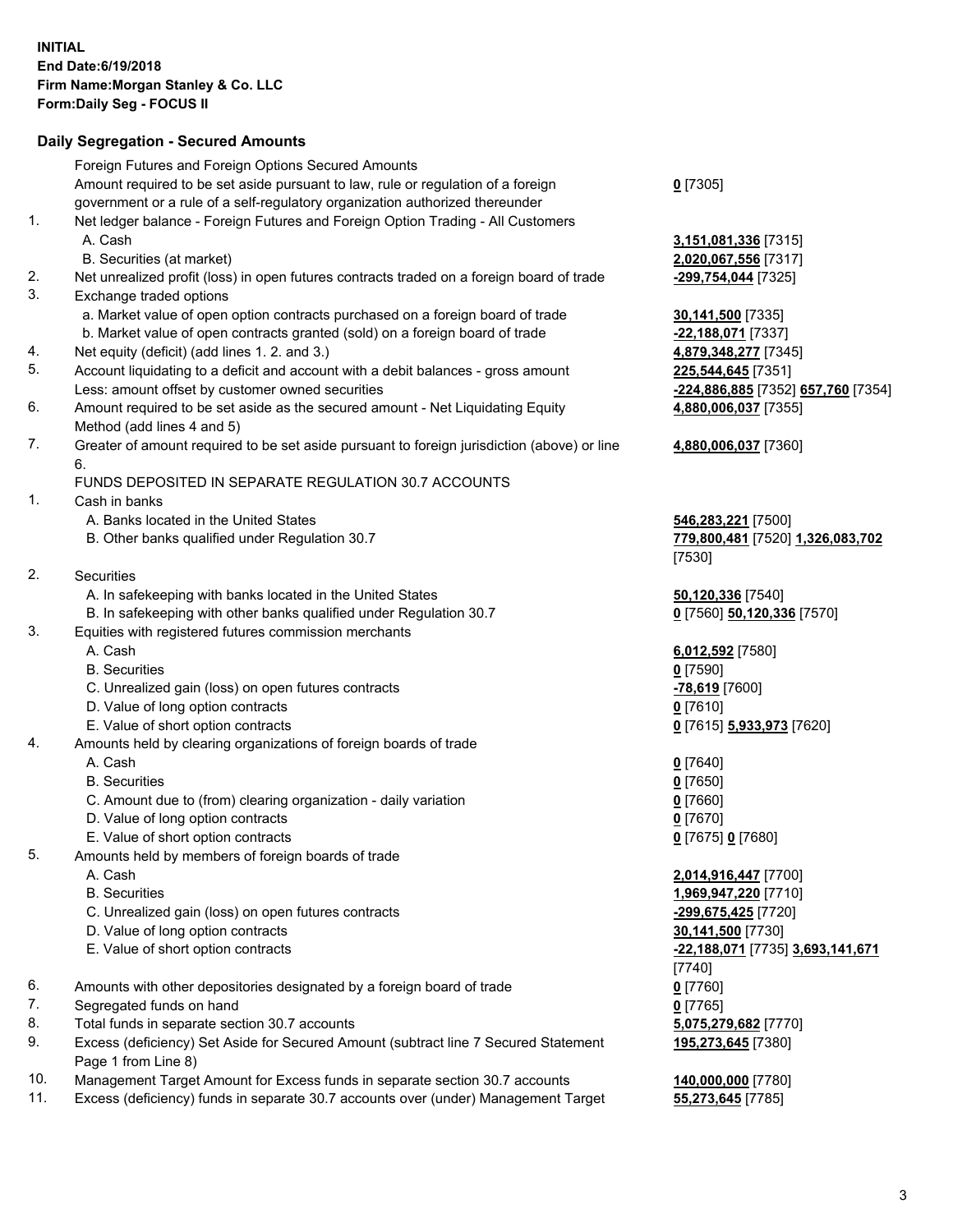|     | Daily Segregation - Segregation Statement                                           |                                    |
|-----|-------------------------------------------------------------------------------------|------------------------------------|
|     | SEGREGATION REQUIREMENTS(Section 4d(2) of the CEAct)                                |                                    |
| 1.  | Net ledger balance                                                                  |                                    |
|     | A. Cash                                                                             | 10,807,230,763 [7010]              |
|     | B. Securities (at market)                                                           | 5,574,773,834 [7020]               |
| 2.  | Net unrealized profit (loss) in open futures contracts traded on a contract market  | -455,869,390 [7030]                |
| 3.  | Exchange traded options                                                             |                                    |
|     | A. Add market value of open option contracts purchased on a contract market         | 367,307,828 [7032]                 |
|     | B. Deduct market value of open option contracts granted (sold) on a contract market | $-563,839,915$ [7033]              |
| 4.  | Net equity (deficit) (add lines 1, 2 and 3)                                         | 15,729,603,120 [7040]              |
| 5.  | Accounts liquidating to a deficit and accounts with                                 |                                    |
|     | debit balances - gross amount                                                       | 416,887,676 [7045]                 |
|     | Less: amount offset by customer securities                                          | -416,595,593 [7047] 292,083 [7050] |
| 6.  | Amount required to be segregated (add lines 4 and 5)                                | 15,729,895,203 [7060]              |
|     | FUNDS IN SEGREGATED ACCOUNTS                                                        |                                    |
| 7.  | Deposited in segregated funds bank accounts                                         |                                    |
|     | A. Cash                                                                             | 4,712,667,374 [7070]               |
|     | B. Securities representing investments of customers' funds (at market)              | $0$ [7080]                         |
|     | C. Securities held for particular customers or option customers in lieu of cash (at | 941,036,086 [7090]                 |
|     | market)                                                                             |                                    |
| 8.  | Margins on deposit with derivatives clearing organizations of contract markets      |                                    |
|     | A. Cash                                                                             | 5,888,651,755 [7100]               |
|     | B. Securities representing investments of customers' funds (at market)              | $0$ [7110]                         |
|     | C. Securities held for particular customers or option customers in lieu of cash (at | 4,633,737,748 [7120]               |
|     | market)                                                                             |                                    |
| 9.  | Net settlement from (to) derivatives clearing organizations of contract markets     | 71,262,589 [7130]                  |
| 10. | Exchange traded options                                                             |                                    |
|     | A. Value of open long option contracts                                              | 367, 307, 828 [7132]               |
|     | B. Value of open short option contracts                                             | -563,839,915 [7133]                |
| 11. | Net equities with other FCMs                                                        |                                    |
|     | A. Net liquidating equity                                                           | 11,617,045 [7140]                  |
|     | B. Securities representing investments of customers' funds (at market)              | $0$ [7160]                         |
|     | C. Securities held for particular customers or option customers in lieu of cash (at | $0$ [7170]                         |
|     | market)                                                                             |                                    |
| 12. | Segregated funds on hand                                                            | $0$ [7150]                         |
| 13. | Total amount in segregation (add lines 7 through 12)                                | 16,062,440,510 [7180]              |
| 14. | Excess (deficiency) funds in segregation (subtract line 6 from line 13)             | 332,545,307 [7190]                 |
| 15. | Management Target Amount for Excess funds in segregation                            | 280,000,000 [7194]                 |
| 16. | Excess (deficiency) funds in segregation over (under) Management Target Amount      | 52,545,307 [7198]                  |
|     | Excess                                                                              |                                    |